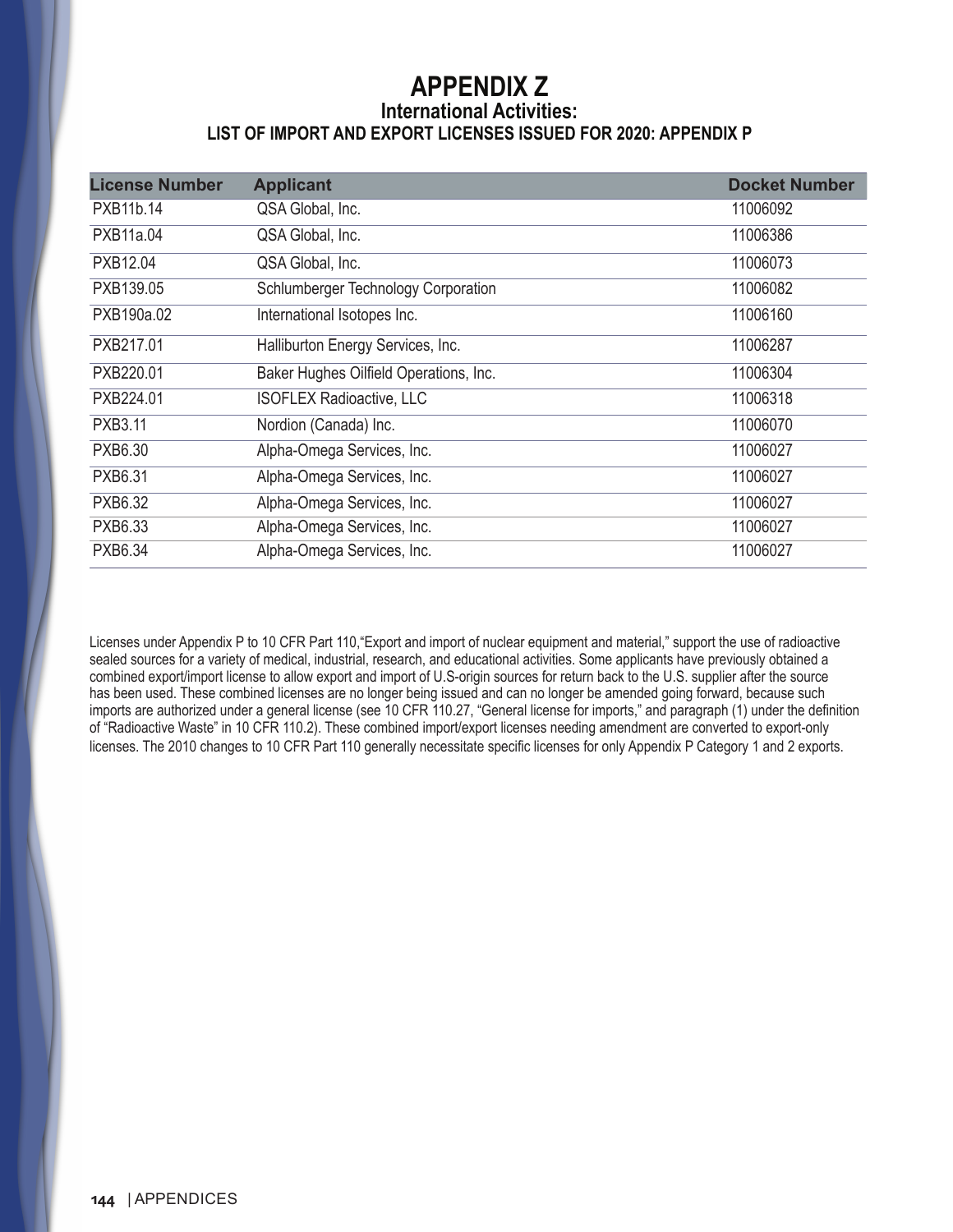## **APPENDIX Z International Activities: (continued) LIST OF IMPORT AND EXPORT LICENSES FOR 2020: NON-APPENDIX P**

| <b>License Number</b> | <b>Applicant</b>                                                             | <b>Docket Number</b> |
|-----------------------|------------------------------------------------------------------------------|----------------------|
| XB1343                | Sanders Medical Products, Inc.                                               | 11006364             |
| XCOM1291/02           | Eaton Corporation                                                            | 11006180             |
| XCOM1299/02           | ATI Specialty Alloys %26 Components                                          | 11006218             |
| XCOM1310/01           | Curtiss-Wright Corporation, Curtiss-Wright Nuclear Division                  | 11006263             |
| XCOM1328/01           | Mirion Technologies (IST) Corporation                                        | 11006346             |
| <b>XCOM1329</b>       | Curtiss-Wright Flow Control Services LLC                                     | 11006355             |
| <b>XCOM1332</b>       | Curtiss-Wright Electro-Mechanical Corp                                       | 11006370             |
| <b>XCOM1333</b>       | <b>Curtiss-Wright Flow Control Corporation</b>                               | 11006374             |
| <b>XCOM1335</b>       | Materion Brush, Inc.                                                         | 11006389             |
| XMAT409/02            | Cambridge Isotope Laboratories Inc.                                          | 11005753             |
| XMAT418/03            | Sigma Aldrich Co. LLC                                                        | 11005977             |
| XMAT427/03            | <b>Airgas Specialty Gases</b>                                                | 11006088             |
| XMAT429/03            | Matheson Tri Gas, Inc.                                                       | 11006116             |
| XMAT433/03            | Cambridge Isotope Laboratories, Inc.                                         | 11006181             |
| XMAT433/04            | Cambridge Isotope Laboratories Inc.                                          | 11006181             |
| XMAT441/01            | Cambridge Isotope Laboratories, Inc.                                         | 11006293             |
| XMAT441/02            | Cambridge Isotope Laboratories Inc.                                          | 11006293             |
| XMAT448/01            | Cambridge Isotope Laboratories, Inc.                                         | 11006349             |
| XMAT448/02            | Cambridge Isotope Laboratories Inc.                                          | 11006349             |
| XMAT453               | Cambridge Isotope Laboratories, Inc.                                         | 11006365             |
| XMAT455               | Cambridge Isotope Laboratories, Inc.                                         | 11006378             |
| XSNM3398/06           | Global Nuclaer Fuel - Americas, LLC                                          | 11005555             |
| XSNM3702/01           | Westinghouse Electric Company, LLC                                           | 11005968             |
| XSNM3747/04           | Framatome Inc.                                                               | 11006110             |
| XSNM3763/04           | Edlow International Co. as Agent for ANSTO                                   | 11006195             |
| XSNM3799/01           | Exelon Generation Company, LLC                                               | 11006329             |
| <b>XSNM3809</b>       | TN Americas LLC                                                              | 11006358             |
| <b>XSNM3810</b>       | U.S. Department of Energy, National Nuclear Security Administration 11006361 |                      |
| <b>XSNM3811</b>       | TAM International Inc.                                                       | 11006373             |
| <b>XSNM3812</b>       | Edlow International Co. as Agent for NNSA                                    | 11006376             |
| XSNM3812/01           | Edlow International Co                                                       | 11006376             |
| <b>XSNM3813</b>       | NBL Program Office, US Dept of Energy                                        | 11006379             |
| <b>XSNM3814</b>       | TN Americas LLC                                                              | 11006385             |
| <b>XSNM3815</b>       | TAM International Inc.                                                       | 11006392             |
| <b>XSNM3816</b>       | <b>ALARA Logistics</b>                                                       | 11006393             |
| <b>XSNM3817</b>       | TAM International (US) Inc.                                                  | 11006394             |
| XSOU8707/07           | <b>MP Mine Operations LLC</b>                                                | 11004455             |
| XSOU8827/02           | MP Mine Operations LLC                                                       | 11005966             |